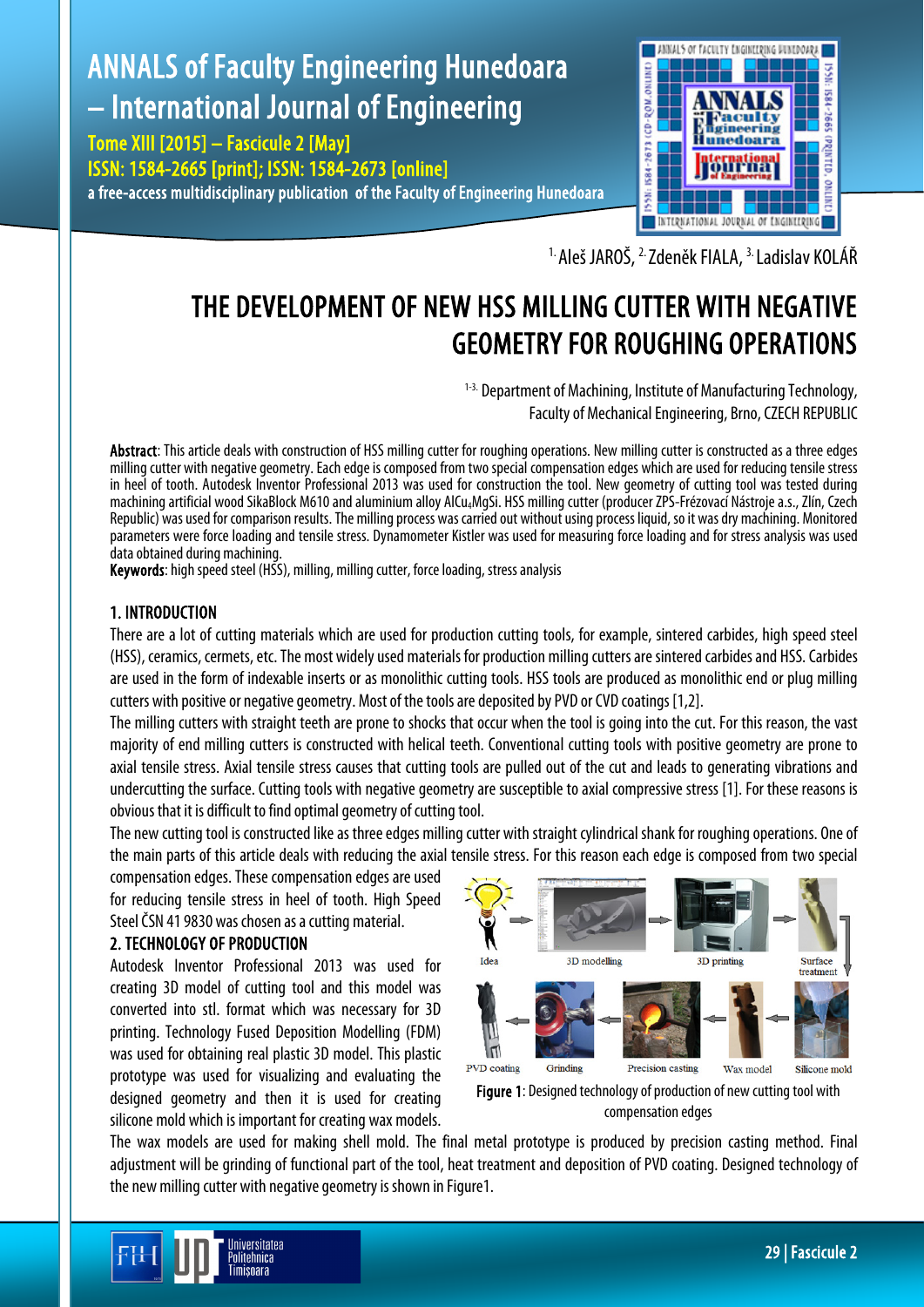# 3. DESIGNED 3D MODEL

The first step for creating new geometry of milling cutter is to decide which method will be used for production the tool (cylindrical grinding, precision casting etc.). In case of cylindrical grinding it is necessary to know the dimensions of grinding wheel, because they are important for machining helical groove. Methods of precision casting are not limited by dimensions of grinding wheels, after casting, only functional parts are regrinded [3,4,5].

There are two basic methods for creating a new geometry of cutting tool. First method is based on the mathematical description of end milling cutter groove whose rotation and moving along and around the tool axis, the cutting part with helical groove is created. Second method has opposite procedure. In the case when dimensions of grinding wheel, dimensions of workpiece and helical groove parameters are known, then on the basis of "machining simulation" can be obtained the transverse profile of helical groove which is important for creating 3D model.

The machining simulation was chosen for modelling of new cutting tool with negative geometry. First segment of helical groove was made to the workpiece material by fictional grinding wheel (Figure 2a-b). The first created segment was copied using spiral curve and helical

groove was made (Figure 2c). Copying of created helical groove was used for obtaining three edges milling cutter (Figure 2d-f).

The next step was creating face surfaces on the cutting tool. Machining simulation method was again used for creating these surfaces. In Figure 3a are shown the dimensions of used grinding wheel and in Figure 3b are shown created face surfaces. One edge is sharpened through the centre.

Construction of flank surfaces was performed by removing of material (extruding sketch). After creating the first flank surface, the circular field was used for creating three edges milling cutter. Used sketch is shown in Figure 4a and created flank surfaces are shown in Figure 4b.

Figure 2: Construction of helical groove



Figure 3: Sketch of used grinding wheel and finished face surfaces



Figure 4: Sketch used for extruding and finished flank surfaces

The final step was construction of compensation edges (each edge is composed of two special compensation edges). These special edges are used for reducing tensile stress in heel of tooth. Rotation of cone (Figure5) was used for modelling these compensations edges.



Figure 5: Used cone for rotation and finished compensation edges Figure 6. Finished 3D model of designed cutting tool

In Figure 6 is shown finished 3D model of three edges end milling cutter with negative geometry with compensation edges.

#### 4. EXPERIMENTAL PROCEDURE

New designed geometry of milling cutter was used for machining artificial woodand aluminium alloy. HSS milling cutter (producer ZPS-Frézovací Nástroje a.s., Zlín, Czech Republic) was used for comparison results. Monitored parameters were force loading and tensile stress.

### 4.1. Materials of workpieces

Artificial wood SikaBlock M610 was used for this experiment. Dimensions of workpiece were 70x50-300mm. Aluminium alloy AlCu4MgSi (ČSN 42 4201) was chosen for comparison of the measured force loadings. Dimensions of workpiece were 40x40-80mm. Chemical composition of aluminium alloy is shown in Table 1.

| Table 1: Chemical composition of aluminium alloy AlCu <sub>4</sub> MgSi. |  |
|--------------------------------------------------------------------------|--|
|                                                                          |  |

| Chemical composition Si [%] |     | $F$ Fe $[\%]$ | $Cu$ [%] | $Mn$ [%]                              | N Ma [%] \ | $\lfloor$ Cr $\lfloor$ % $\rfloor$ | $Zn$ [%] | [%]<br>NI. | $\sqrt{9}$ |
|-----------------------------|-----|---------------|----------|---------------------------------------|------------|------------------------------------|----------|------------|------------|
| 42 4 201                    | 0.5 | ∶0.,          |          | $3,80 - 4,80$ 0.40 - 0.80 0.40 - 0.80 |            | < 0.1                              | 0.3      | -0.,       | the rest   |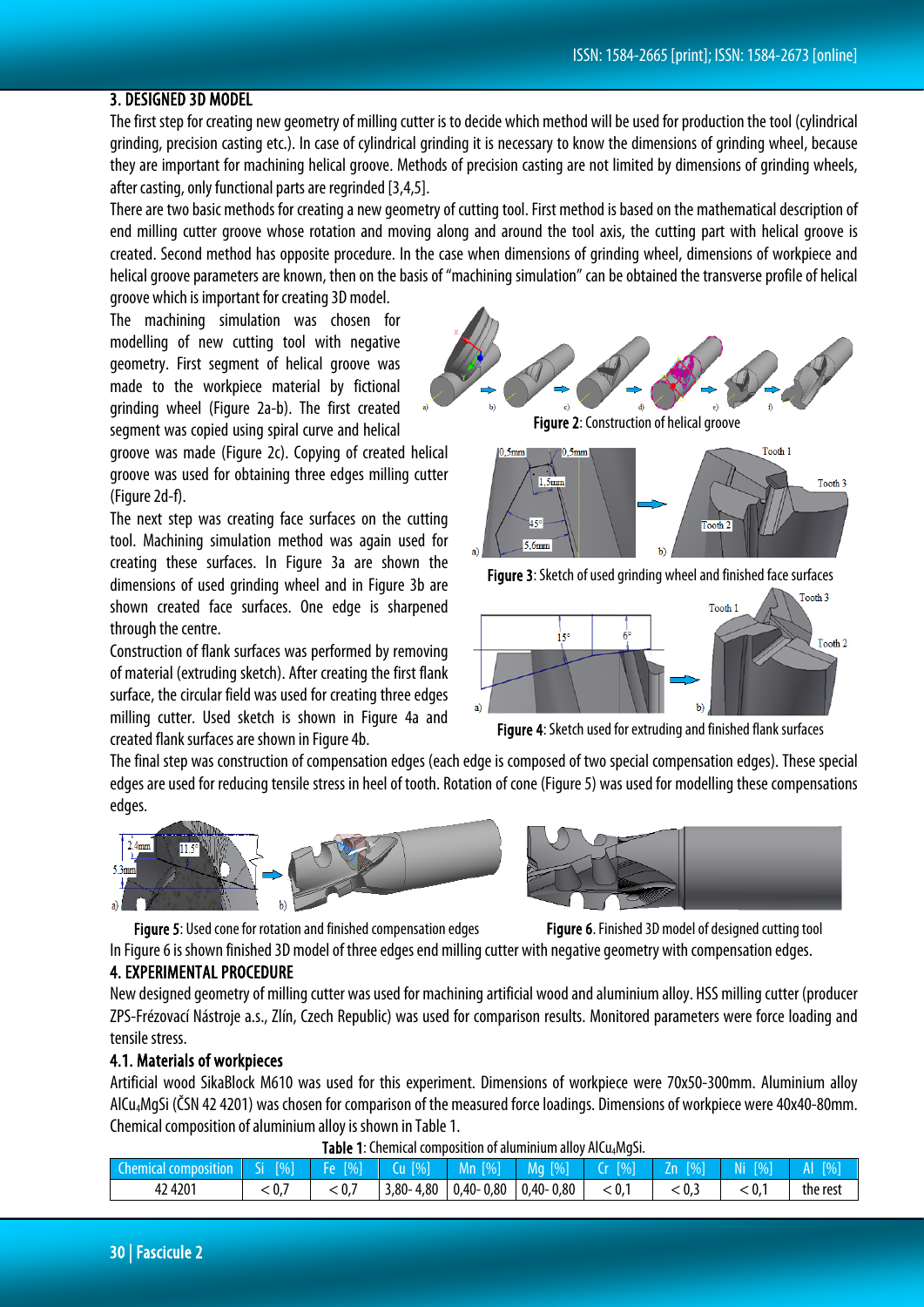#### 4.2. Tools

The new tool will be made by precision casting methods. One prototype (Ø14x92 mm) was produced by milling and grinding and this prototype was used for this experiment. HSS 19830.3 (ČSN 41 9830) was used as a tooling material. Chemical composition of tooling material is shown in Table 2. End milling cutter (Ø14x83 mm) with 3 flutes and straight cylindrical shanks (producer ZPS – Frézovací Nástroje, Zlín, Czech Republic) was used for comparison the results.

| <b>Table 2:</b> Chemical composition of tooling material. |  |  |  |                                                                         |      |  |                                                   |                        |      |  |
|-----------------------------------------------------------|--|--|--|-------------------------------------------------------------------------|------|--|---------------------------------------------------|------------------------|------|--|
| <b>Chemical</b><br>composition                            |  |  |  |                                                                         |      |  | C[%] Mn [%] Si [%] Cr[%] Ni [%] Mo [%] W [%] V[%] | $Cu [%]$ $P[%]$ $S[%]$ |      |  |
| 19830                                                     |  |  |  | $\vert 0.78-1.05 \vert 0.15-0.40 \vert 0.20-0.45 \vert 3.75-4.50 \vert$ | 0,30 |  | $\vert$ 4,50-5,50   5,50-6,75   1,75-2,20         | 0,25                   | 0.30 |  |

New designed milling cutter is shown in Figure 7a and milling cutter used for comparison results is shown in Figure 7b. Both used milling cutters were not deposited by PVD coating.

## 4.3. Cutting conditions and the experiment

As already noted, milling was carried out in dry conditions. Feed per tooth, radial depth of cut, axial depth of cut, cutting speed and feed speed were the same during the experiment. Cutting



Figure 7: Tested milling cutters: a) with compensation edges; b) tool made by ZPS-FN

conditions for machining artificial wood SikaBlock M610 are shown in Table 3 and for machining aluminium alloy in Table 4.

|  | Table 3. Cutting conditions used for machining |  |
|--|------------------------------------------------|--|
|  | artificial wood SikaBlock M610.                |  |
|  |                                                |  |

| <b>Cutting conditions</b> | <b>Marking</b> | Value | Unit   |
|---------------------------|----------------|-------|--------|
| <b>Cutting speed</b>      | VC             | 44    | m/min  |
| <b>Feed speed</b>         |                | 160   | mm/min |
| Feed per tooth            |                | 0,05  | mm     |
| Axial depth of cut        | ap             | 24    | mm     |
| Radial depth of cut       | ae             |       | mm     |

Table 4: Cutting conditions used for machining aluminium alloy AlCu4MgSi.

| diulililiulii dilvy Alcu4NyyJI. |                |       |             |  |  |  |
|---------------------------------|----------------|-------|-------------|--|--|--|
| <b>Cutting conditions</b>       | <b>Marking</b> | Value | <b>Unit</b> |  |  |  |
| <b>Cutting speed</b>            | ٧C             | 22    | m/min       |  |  |  |
| Feed speed                      |                | 112   | mm/min      |  |  |  |
| Feed per tooth                  |                | 0,04  | mm          |  |  |  |
| Axial depth of cut              | ap             | 74    | mm          |  |  |  |
| Radial depth of cut             | aе             |       | mm          |  |  |  |

The experiment was carried out on threeaxes milling machine FGH 32. The workpiece clamping of both machining materials are shown in Figure 9. Force loading of the tool was measured by the piezoelectrical dynamometer Kistler 9257B, equipped with the charge amplifier 5070A and Dynoware software was used for data processing (Figure 8). The force loading was measured in three axes.

#### 5. RESULTS

Four passes were performed when machining artificial wood SikaBlock M610 and one pass was performed when machining aluminium alloy AlCu4MgSi.









Figure 10: Time series of the force loading for the new designed milling cutter; machining of artificial wood SikaBlock M610. The best results were achieved with both types of workpiece material when standard milling cutter with positive geometry was used. The maximum cutting force value Fc=240N was reached (when new designed tool was used) and Fc=60N (when ZPS-FN milling cutter was used) during machining of artificial wood. The cutting force reached maximum value Fc=1200N (when new designed tool was used) and Fc=400N (when ZPS-FN milling cutter was used) during machining of aluminium alloy.